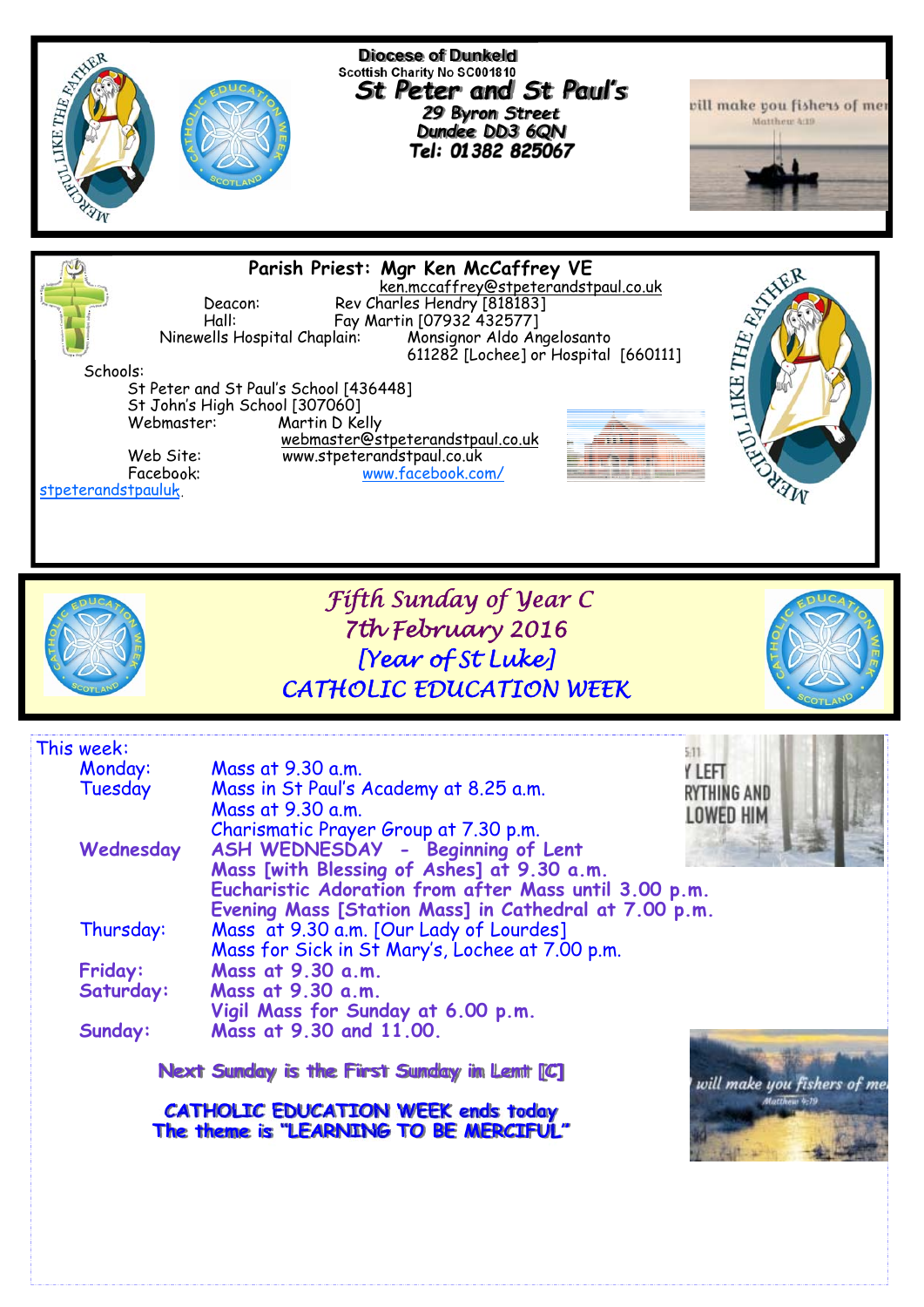# **PLEASE PRAY FOR:**

*For our recently deceased*: **Bishop Ian Murray, Brother Oliver Currane FSC, Fr Martin Sweeney MHM, John Slane & Adele Wilson** 

*And for all whose anniversaries occur at this time:* **Bill Taylor, Ronald Mackie, Darren Fitzsimons, Steven Walker, James Ness, Jessie Moncur, John Rice, Donal Neeson, Caroline Rice, Cathie Duncan, Gertrude Ruddy, Harry, Charlie & James Craig, Rachel Henderson, Leticia Kelly, Veroncia Trogdon, & Bernadette Chapman** 

For those sick in hospital: **Margaret McBeth, Maurice Kidd, Mairead McCann, Betty McGarry, Luke Devlin, Paul Kirkwood & Maryliss Chalmers** 

And all those who are sick or housebound in our parish and receive the Eucharist each Sunday: **If someone is sick at home, please let Fr Ken or Deacon Charles know.** 



# CHILDREN'S LITURGY

 Continues at 11 o'clock Mass each Sunday Children preparing for Sacraments should collect their attendance stickers after Mass

### EUCHARISTIC ADORATION

Eucharistic Adoration every Wednesday from after Mass until 3.00 p.m.

## **WORLD DAY OF PRAYER FOR THE SICK - Thursday 11th February**

Bishop Stephen will celebrate Mass to mark WORLD DAY OF THE SICK in Immaculate Conception [St Mary's, Lochee] at 7.00 p.m. There will be ANOINTING OF THE SICK at this Mass.

### RAISING FUNDS FOR FR BEATUS

Meeting in the hall on Monday 8<sup>th</sup> February at 7:30pm. It is open to anyone who is willing to help run events to raise money for Beatus.

# STATION MASSES IN LENT

Station Days were days of fasting in the early Church, associated with a procession to certain churches in Rome, where Mass would be celebrated. In recent years this custom has been revised so that the Bishop can gather in various Station Churches in a Diocese, and in our case, a Deanery, during this Holy year of Mercy.

The first Station Mass will be in the Cathedral on Wednesday [Ash Wednesday] at 7.00 p.m. Bishop Stephen invites all those in the city parishes to attend.

Please note that there will be Mass here on Wednesday at 9.30 a.m., [Led by Pope Francis School Group], and Evening Mass will be in the Cathedral at 7.00 p.m.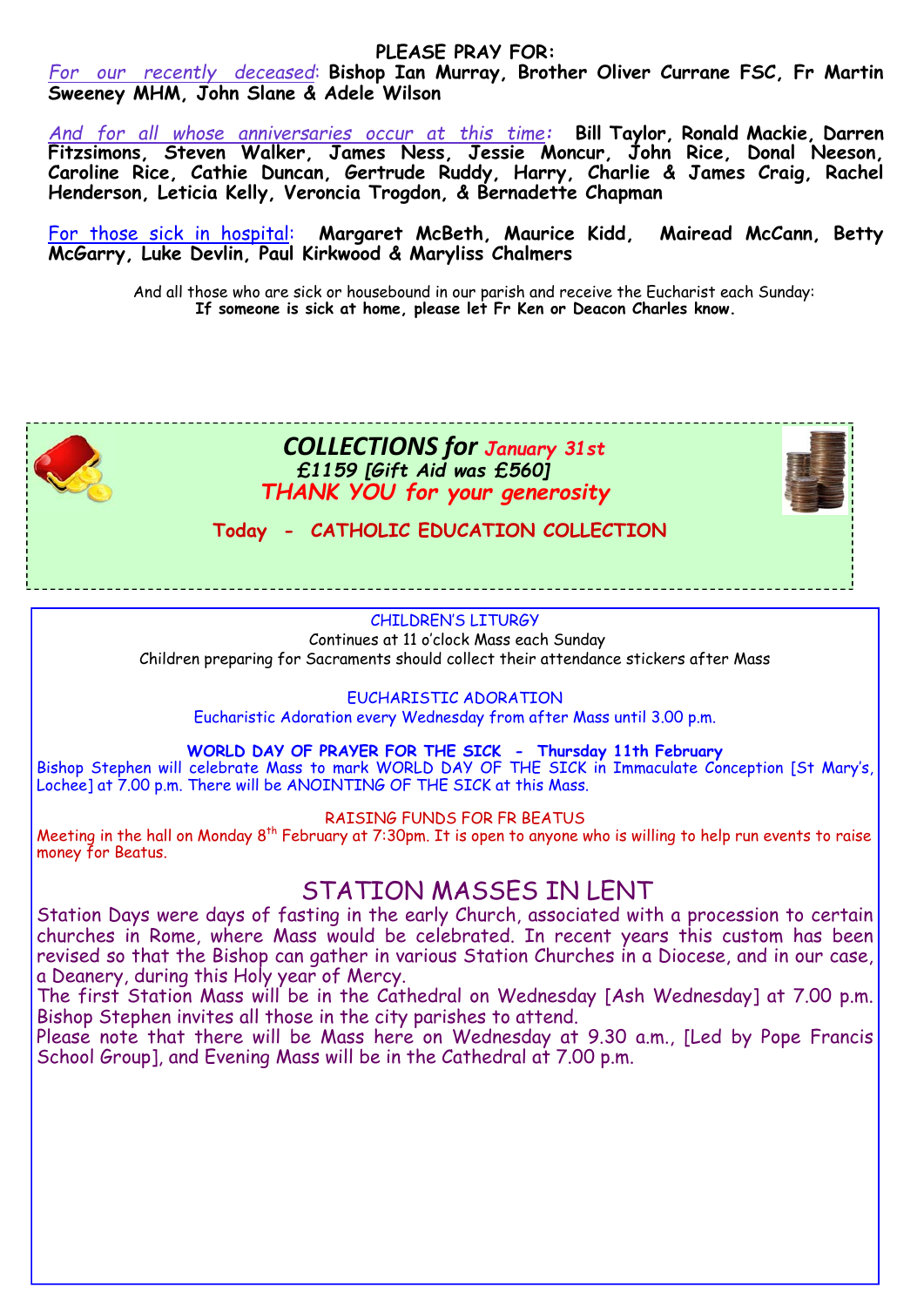#### *MESSAGE OF HIS HOLINESS POPE FRANCIS FOR LENT 2016 "I desire mercy, and not sacrifice" (Mt 9:13). The works of mercy on the road of the Jubilee*

## *1. Mary, the image of a Church which evangelizes because she is evangelized*

In the Bull of Indiction of the Extraordinary Jubilee of Mercy, I asked that "the season of Lent in this Jubilee Year be lived more intensely as a privileged moment to celebrate and experience God's mercy" (*Misericordiae Vultus*, 17). By calling for an attentive listening to the word of God and encouraging the initiative "24 Hours for the Lord", I sought to stress the primacy of prayerful listening to God's word, especially his prophetic word. The mercy of God is a proclamation made to the world, a proclamation which each Christian is called to experience at first hand. For this reason, during the season of Lent I will send out Missionaries of Mercy as a concrete sign to everyone of God's closeness and forgiveness.

After receiving the Good News told to her by the Archangel Gabriel, Mary, in her *Magnificat*, prophetically sings of the mercy whereby God chose her. The Virgin of Nazareth, betrothed to Joseph, thus becomes the perfect icon of the Church which evangelizes, for she was, and continues to be, evangelized by the Holy Spirit, who made her virginal womb fruitful. In the prophetic tradition, mercy is strictly related – even on the etymological level – to the maternal womb (*rahamim*) and to a generous, faithful and compassionate goodness (*hesed*) shown within marriage and family relationships.

### **2.** *God's covenant with humanity: a history of mercy*

The mystery of divine mercy is revealed in the history of the covenant between God and his people Israel. God shows himself ever rich in mercy, ever ready to treat his people with deep tenderness and compassion, especially at those tragic moments when infidelity ruptures the bond of the covenant, which then needs to be ratified more firmly in justice and truth. Here is a true love story, in which God plays the role of the betrayed father and husband, while Israel plays the unfaithful child and bride. These domestic images – as in the case of Hosea (cf. *Hos* 1-2) – show to what extent God wishes to bind himself to his people. This love story culminates in the incarnation of God's Son. In Christ, the Father pours forth his boundless mercy even to making

him "mercy incarnate" (*Misericordiae Vultus*, 8). As a man, Jesus of Nazareth is a true son of Israel; he embodies that perfect hearing required of every Jew by the *Shema*, which today too is the heart of God's covenant with Israel: "Hear, O Israel: The Lord our God is one Lord; and you shall love the Lord your God with all your heart, and with all your soul, and with all your might" (*Dt* 6:4-5). As the Son of God, he is the Bridegroom who does everything to win over the love of his bride, to whom he is bound by an unconditional love which becomes visible in the eternal wedding feast.

This is the very heart of the apostolic *kerygma*, in which divine mercy holds a central and fundamental place. It is "the beauty of the saving love of God made manifest in Jesus Christ who died and rose from the dead" (*Evangelii Gaudium*, 36), that first proclamation which "we must hear again and again in different ways, the one which we must announce one way or another throughout the process of catechesis, at every level and moment" (*ibid*., 164). Mercy "expresses God's way of reaching out to the sinner, offering him a new chance to look at himself, convert, and believe" (*Misericordiae Vultus*, 21), thus restoring his relationship with him. In Jesus crucified, God shows his desire to draw near to sinners, however far they may have strayed from him. In this way he hopes to soften the hardened heart of his Bride.

### **3.** *The works of mercy*

God's mercy transforms human hearts; it enables us, through the experience of a faithful love, to become merciful in turn. In an ever new miracle, divine mercy shines forth in our lives, inspiring each of us to love our neighbour and to devote ourselves to what the Church's tradition calls the spiritual and corporal works of mercy. These works remind us that faith finds expression in concrete everyday actions meant to help our neighbours in body and spirit: by feeding, visiting, comforting and instructing them. On such things will we be judged. For this reason, I expressed my hope that "the Christian people may reflect on the corporal and spiritual works of mercy; this will be a way to reawaken our conscience, too often grown dull in the face of poverty, and to enter more deeply into the heart of the Gospel where the poor have a special experience of God's mercy" (*ibid.*, 15). For in the poor, the flesh of Christ "becomes visible in the flesh of the tortured, the crushed, the scourged, the malnourished, and the exiled… to be acknowledged, touched, and cared for by us" (*ibid.*). It is the unprecedented and scandalous mystery of the extension in time of the suffering of the Innocent Lamb, the burning bush of gratuitous love. Before this love, we can, like Moses, take off our sandals (cf. *Ex* 3:5), especially when the poor are our brothers or sisters in Christ who are suffering for their faith.

*Continued over*